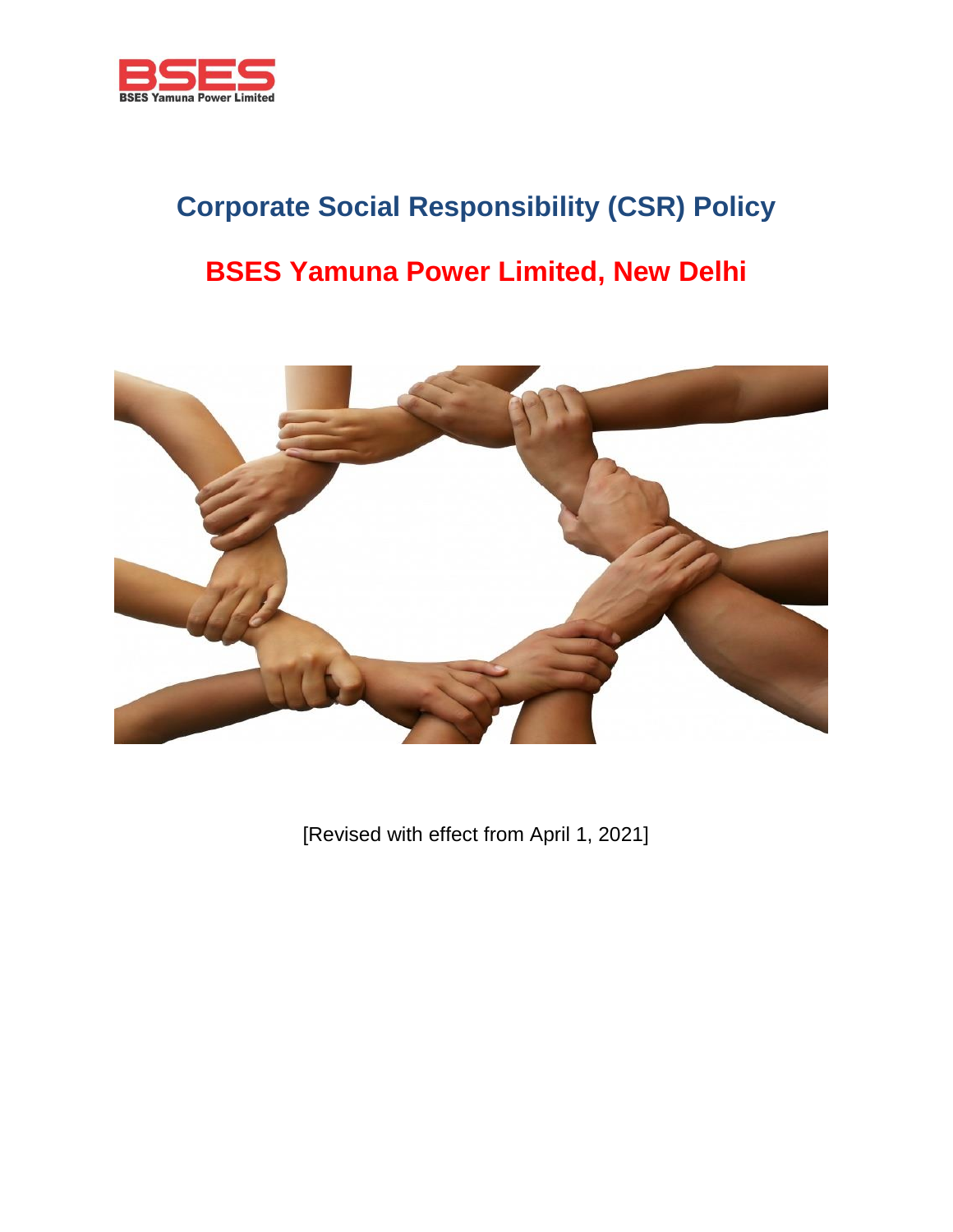

# **CONTENT**

| S No. | <b>Topics covered</b>                            | Page No. |
|-------|--------------------------------------------------|----------|
| 1.    | Introduction                                     | 3        |
| 2.    | Thrust areas for CSR                             | 3        |
| 3.    | <b>Resources</b>                                 | 5        |
| 4.    | Planning and Implementation                      | 5        |
| 5.    | <b>CSR Governance Structure</b>                  | 7        |
| 6.    | Criterion for identifying Implementing<br>Agency | 9        |
| 7.    | General                                          | 10       |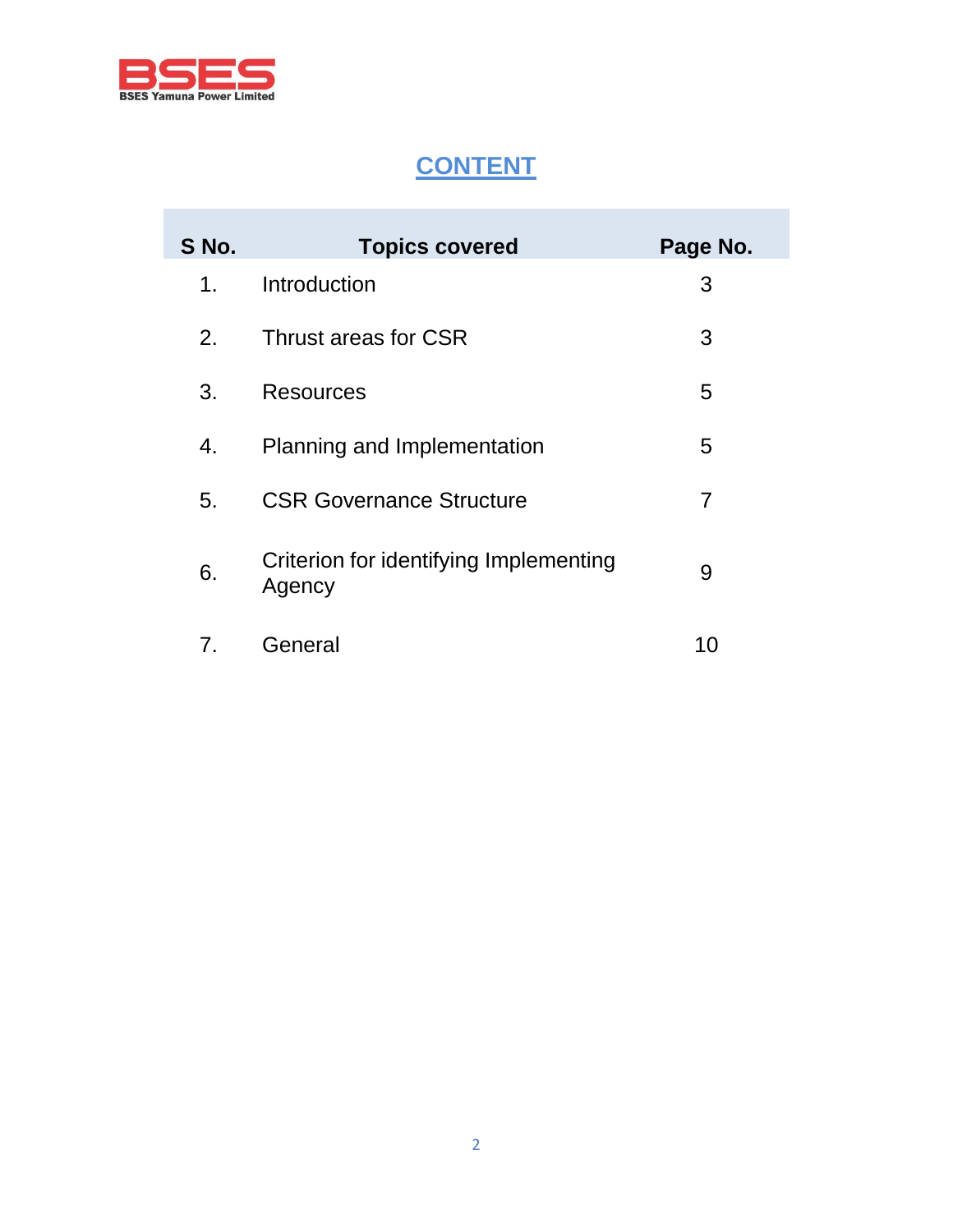

#### **1. Introduction**

- 1.1 BYPL licensed area of 200 sq. kms in East and Central Delhi is interspersed with settlements whose residents are deprived of basic infrastructure, hygienic living conditions, employable skills and appropriate earning opportunities. As a responsible corporate citizen, BYPL aims to address such problems through its CSR activities and thus make a difference in the lives of these underprivileged citizens. The business philosophy for BYPL originates from the guiding philosophy of the Group Chairman, who has always sought to help build more capable and vibrant communities by managing our businesses in a manner that is socially responsible and environmentally sustainable.''
- 1.2 The CSR policy of BYPL has been framed to dovetail with the charter of the Corporate Social Responsibility of the ADA (Reliance group), which states, "We are committed to augment the overall economic and social development of local communities by discharging our social responsibilities in a sustainable manner."
- 1.3 This policy will cover CSR initiatives, activities, projects and programs to be undertaken by BYPL for the benefit of needy and underprivileged segments of the society.
- 1.4 This policy has been framed in consonance with the Companies (Corporate Social Responsibility Policy) Rules, 2014 ("the rules" or "CSR Rules") under the Section 135 of the Companies Act 2013 as amended from time to time. The financial component/budgetary spend on CSR and Sustainability will be based on the profitability of the company and shall be determined as per the provisions of Companies Act, 2013 and rules made there under.

#### 1.5 **CSR Vision, Mission and Objectives**

1.5.1 CSR Vision of BYPL:

*''To emerge as a socially responsible corporate by enabling sustainable socioeconomic development of the underprivileged communities in our licensed area.''*

1.5.2 CSR Mission of BYPL:

*"To deploy and sustain the social endeavors to deliver social good for the earmarked underprivileged communities through managerial, technical and financial interventions."*

- 1.5.3 The objectives of the CSR policy are:
	- i. To improve quality of life and economic well-being of underprivileged citizens in our licensed area.
	- ii. To adopt an approach that aims at achieving a greater balance between social development and economic development.

#### **2. Thrust Areas for CSR**

#### 2.1 **Guidelines for Selection of Thrust Areas**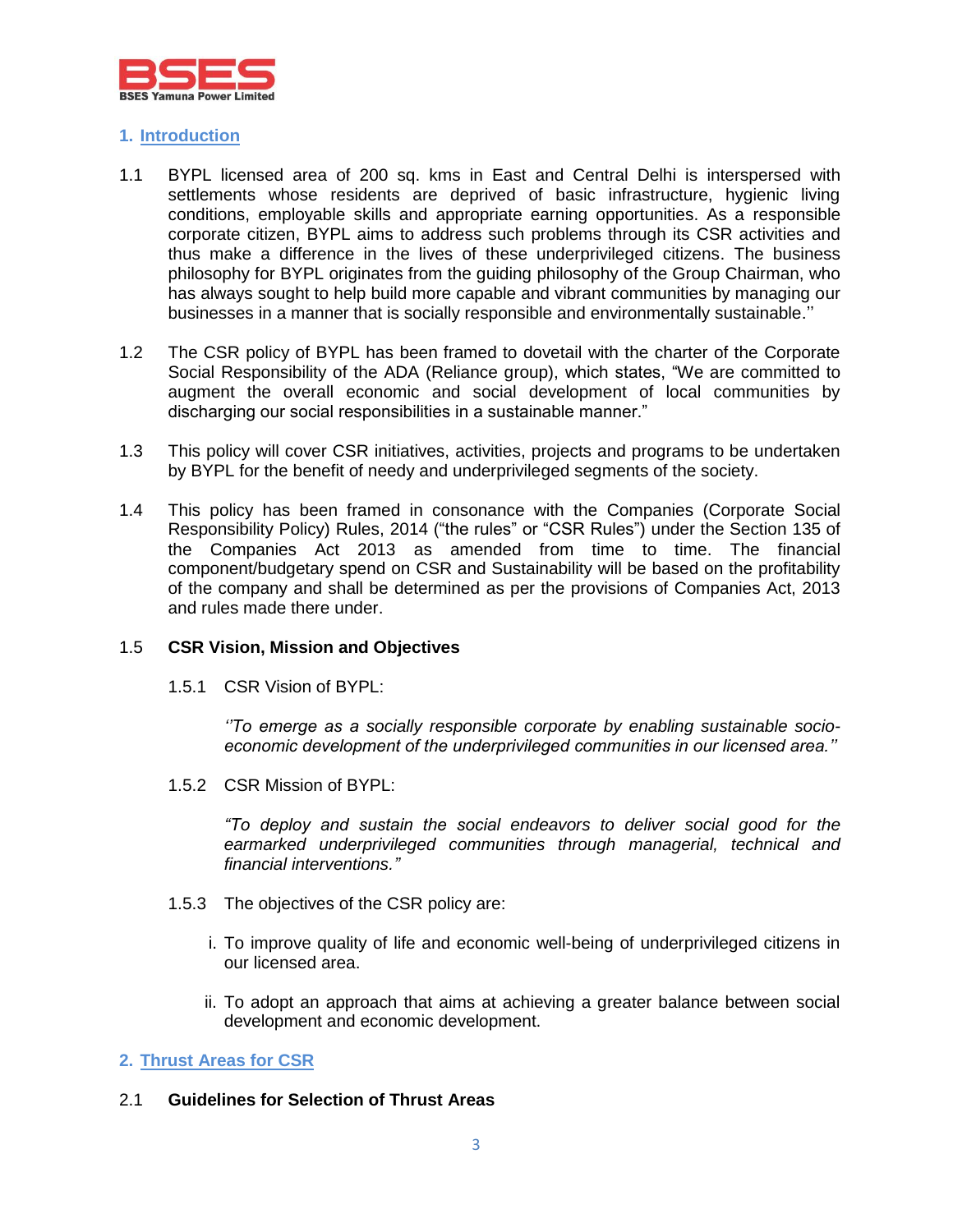

BYPL shall follow the following guidelines while selecting the thrust areas for CSR:

- 2.1.1 CSR intervention should meet specific needs of local community
- 2.1.2 CSR intervention should entail high degree of participation of local communities.
- 2.1.3 CSR intervention should be targeted at development as against relief or emergency support.
- 2.1.4 Outcome resulting from CSR activities should be sustainable after the completion of the CSR program.
- 2.1.5 The interventions should be aligned and integrated to the core business.

#### 2.2 **Thrust Areas**

- 2.2.1 Based on the guidelines prescribed above and in accordance with the Schedule VII of the Companies Act 2013, the following thrust areas are identified under CSR framework of the ADA Group:
	- **i) Work Force development**
	- **ii) Education/Promoting or enhancing Literacy levels**
	- **iii) Sanitation**
	- **iv) Health care services**
- 2.3 Thrust areas listed above are not exhaustive. Other areas that fulfill the selection guidelines laid out above may also be included provided they help in achieving the CSR objectives and are in accordance with Schedule VII of the Companies Act 2013 and rules made thereunder.

#### 2.4 **Brief Description of Thrust Areas**

- 2.4.1 **Work Force development:** These initiatives will improve employability of the youths by enhancing the inherent skills of the youth from the local community, by imparting skills required in the neighboring economic hubs and by improving skills required in the industries having high employment opportunities.
- 2.4.2 **Education/Promoting Literacy:** These programs will aim at improving literacy levels of residents in low income clusters. Also provide **IT knowledge** *and other suitable vocational training* to children and youth in our licensed areas to improve their employability."
- 2.4.3 **Sanitation:** These projects will help the underprivileged communities to improve hygiene in their area.
- 2.4.4 **Health care services:** BYPL will use its own medical infrastructure or tie-up with local hospitals to provide free or subsidized medical treatment.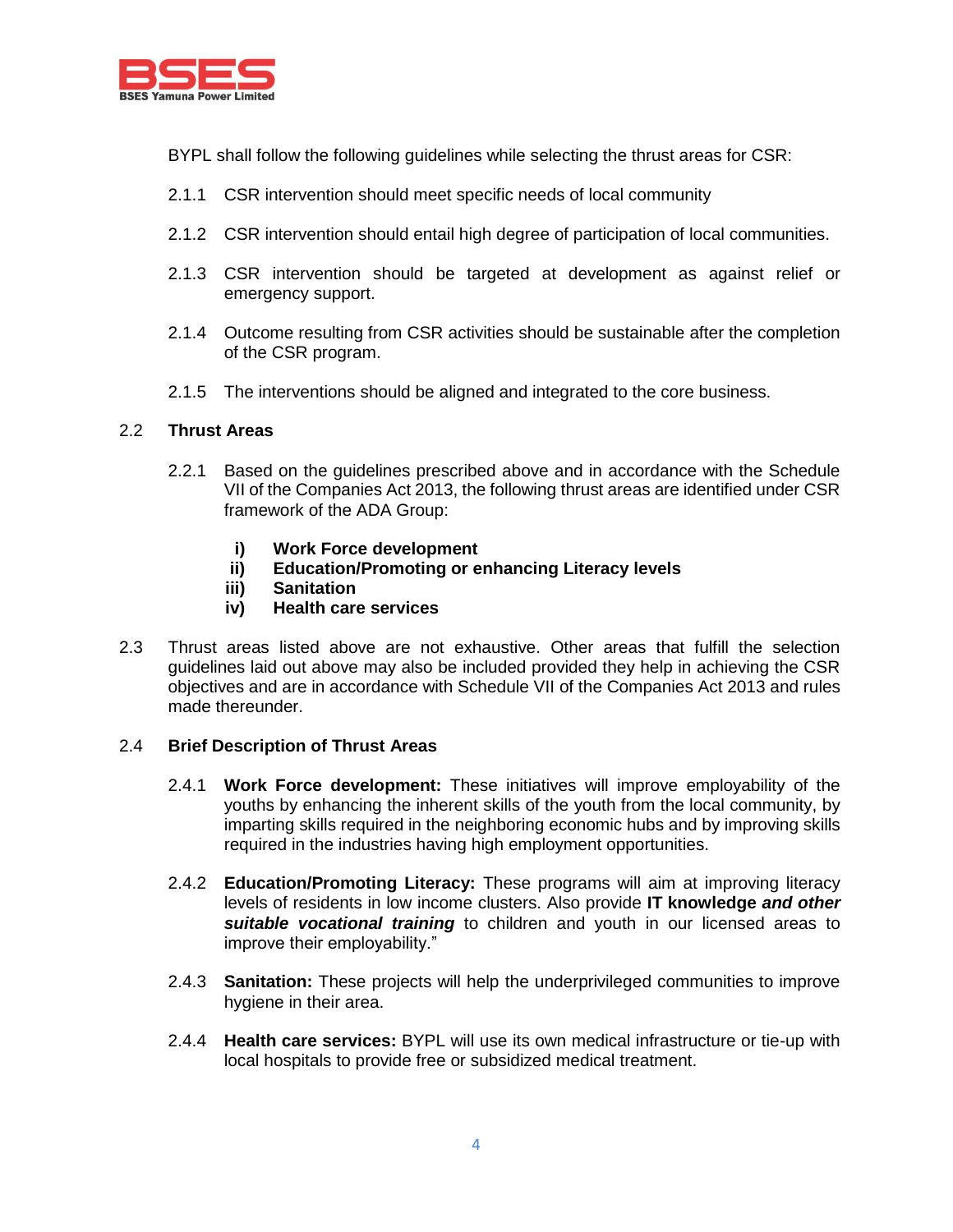

#### **3. Resources**

#### 3.1 **Allocation of funds**

CSR Funds, Administrative Overheads and Expenditure on Impact Assessment, if any shall be allocated as per the provisions of the Companies Act, 2013 and rules made thereunder.

- 3.1.1 Any unspent CSR amount pursuant to any short term project, shall be transferred to a Fund specified in Schedule VII within a period of six months of the expiry of that Financial Year.
- 3.1.2 Any unspent CSR allocation of a particular year pursuant to any ongoing project, in pursuance of its CSR Policy, shall be transferred by the company within a period of 30 days from the end of the financial year to a special account "Unspent Corporate Social Responsibility Account" to be opened by the company in that behalf for that financial year in any scheduled bank, and such amount shall be spent by the company in pursuance of its obligation towards the Corporate Social Responsibility Policy within a period of three financial years from the date of such transfer, failing which, the company shall transfer the same to a Fund specified in Schedule VII, within a period of 30 days from the date of completion of the third financial year or as per any amendment or modification on CSR provisions under the Companies Act, 2013.
- 3.1.3 Any surplus arising out of the CSR activities shall not form part of the business profit of a company and shall be ploughed back into the same project or shall be transferred to the Unspent CSR Account and spent in pursuance of CSR policy and annual action plan of the company or transfer such surplus amount to a Fund specified in Schedule VII, within a period of six months of the expiry of the financial year or as per any amendment or modification on CSR provisions under the Companies Act, 2013.
- 3.1.4 Any amount spent by the Company in excess of its CSR obligations, such excess amount may be set off against the CSR obligations in the immediately succeeding three financial years subject to the conditions that –
	- (i) the excess amount available for set off shall not include the surplus arising out of the CSR activities, if any, in pursuance of sub-clause (3.1.2) of this Policy.
	- (ii) the Board of the company shall pass a resolution to that effect.

# **4. Planning and Implementation**

- 4.1 The target areas for CSR activities will be urban slum, urban and rural villages, unauthorized colonies, low-income resettlements and JJ clusters located primarily in the licensed area of BYPL in East and Central Delhi.
- 4.2 As it is not feasible for BYPL to undertake CSR activities in all the target areas simultaneously, CSR activities in areas will be prioritized on the basis of :
	- i) Activities that contribute to the growth of the society.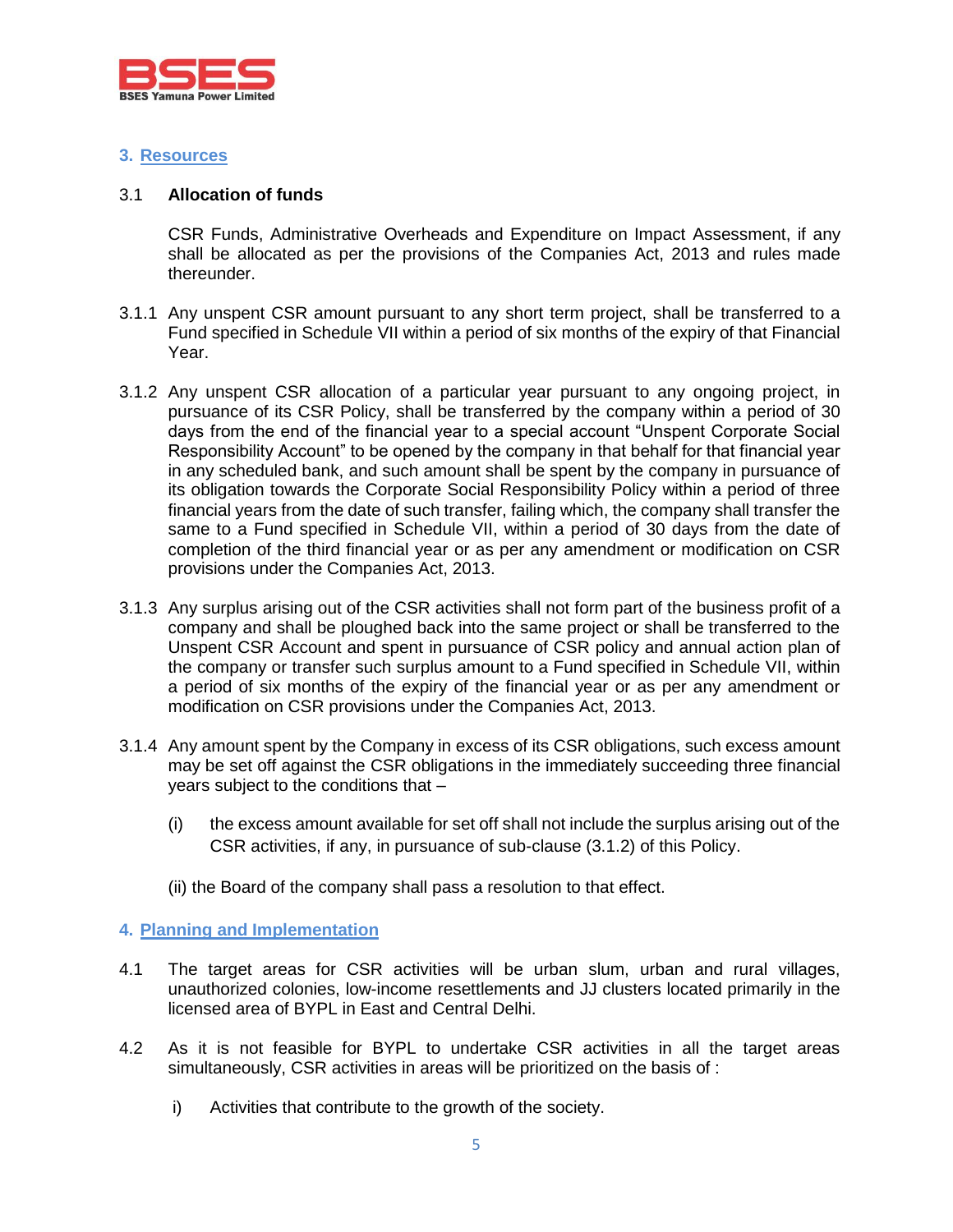

- ii) Proximity to other under-privileged communities
- iii) Feasibility of ground level Implementation.
- iv) Perceived ease of achieving CSR objectives.
- v) Partnering Implementing Agencies to attain our CSR objectives
- 4.3 Distinct entry-level activities shall be planned to develop rapport with the communities.
- 4.4 Thrust areas shall be undertaken in an integrated manner to ensure sustained integrated development in the earmarked communities.
- 4.5 Sustainability of program objectives after completion of CSR intervention shall be factored in while selecting and designing CSR activities.
- 4.6 BYPL shall frame the mandate and partner to create desired social good. All planning and implementation of the CSR activities shall be undertaken by the Company itself and / or by the Implementation Agencies.
- 4.7 BYPL may also collaborate with the other companies for undertaking projects or programmes or CSR activities in such a manner that the CSR Committees of respective Companies are in a position to report separately on such projects or programmes.
- 4.8 BYPL will enter into a Standard Model agreement with the Implementing Agencies.
- 4.9 The duration of a program shall depend on its nature, extent of coverage and objectives. Based on the duration, programs are to be classified as:
	- i) Short-term Project (less than 1 year), or
	- ii) Ongoing project not exceeding 03 years excluding the financial year in which it was commenced.
- 4.10 The Board shall monitor the implementation of the ongoing project with reference to the approved timelines and year-wise allocation and shall make modifications, if any, for smooth implementation of the project within the overall permissible time period.
- 4.11 A project concept note shall be prepared prior to the launch of a CSR program. The project note will typically cover brief outline on targeted community, need assessment, project objective, linkages with the CSR objectives, scope, project implementation mechanism, deliverables and outcomes, organization and human resources plan, institutional tie-ups, capital and operational budgets, monitoring and evaluation mechanism and implementation schedule.
- 4.12 CSR programs and partnerships will be synergized with programs benefitting our social mandate and those of the Local Administration, and State and Central Government departments.
- 4.13 Best efforts by way of skill transfer, creation of self-help groups, strengthening of local institutions, etc. shall be inbuilt for the purpose of the sustenance of the program and its developmental objectives.
- 4.14 Monitoring of CSR Activities: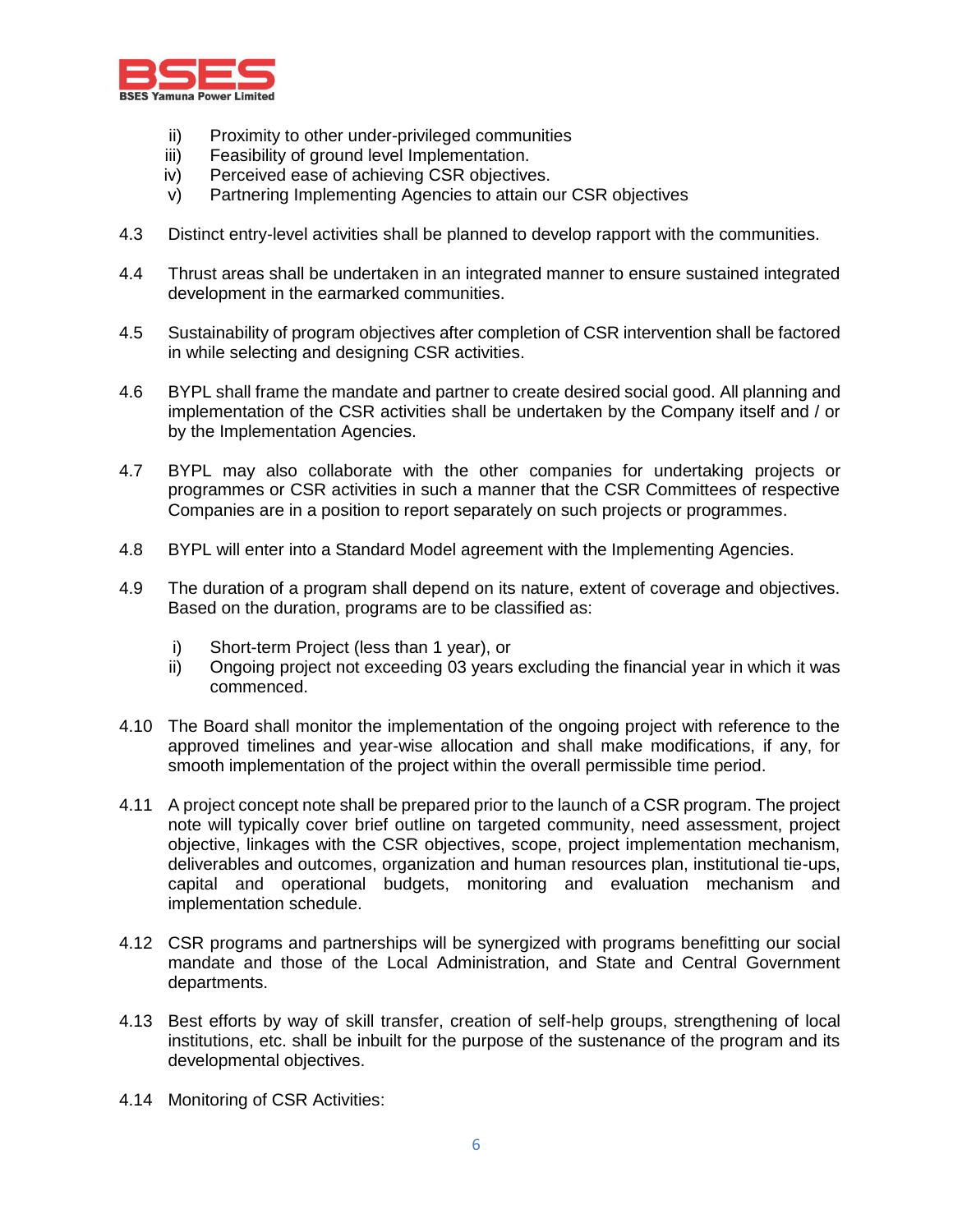

- i) To ensure effective implementation of the CSR projects, the Company shall put in place, suitable monitoring mechanism.
- ii) CSR Committee shall periodically monitor the progress of CSR projects, programs and activities of the Company.

#### **4.15 Impact Assessment of CSR Projects:**

The CSR team shall endeavor to conduct through an independent agency impact assessment of its projects, as and when applicable.

- a) Applicability: The Impact assessment of the CSR projects (having outlays of Rs. One Crore or more) shall be conducted as and when the company is having an average CSR obligation of Rs. 10 Crore or more in the three immediately preceding financial years, in pursuance of Section 135 (5) of the Companies Act, 2013, as amended from time to time.
- b) The impact assessment shall be conducted of those CSR projects which are completed and at-least one year has elapsed.
- c) Expenditure on Impact Assessment: A Company undertaking impact assessment may book the expenditure towards CSR for that financial year, which shall not exceed five percent of the total CSR expenditure for that financial year or fifty lakh rupees, whichever is less.
- d) The impact assessment reports, if any shall be placed before the Board and shall be annexed to the annual report on CSR.

#### **4.16 Annual Action Plan**

- i) The CSR Committee shall formulate and recommend to the Board, an annual action plan in pursuance of the CSR Policy which shall include the following namely:
	- (a) The list of CSR projects or programmes that are approved to be undertaken in areas or subjects specified in Schedule VII of the Companies Act, 2013;
	- (b) The manner of execution of such projects or programmes;
	- (c) The modalities of utilisation of funds and implementation schedules for the projects or programmes;
	- (d) Monitoring and reporting mechanism for the projects or programmes; and
	- (e) Details of need and impact assessment, if any, for the projects undertaken by the company.
- ii) The Board may alter such plan at any time during the financial year, as per the recommendation of its CSR Committee, based on the reasonable justification to that effect.

#### **5. CSR Governance Structure**

The CSR head will report on an operational level to the CEO, a 3-tier structure shall be followed to manage CSR program in the company: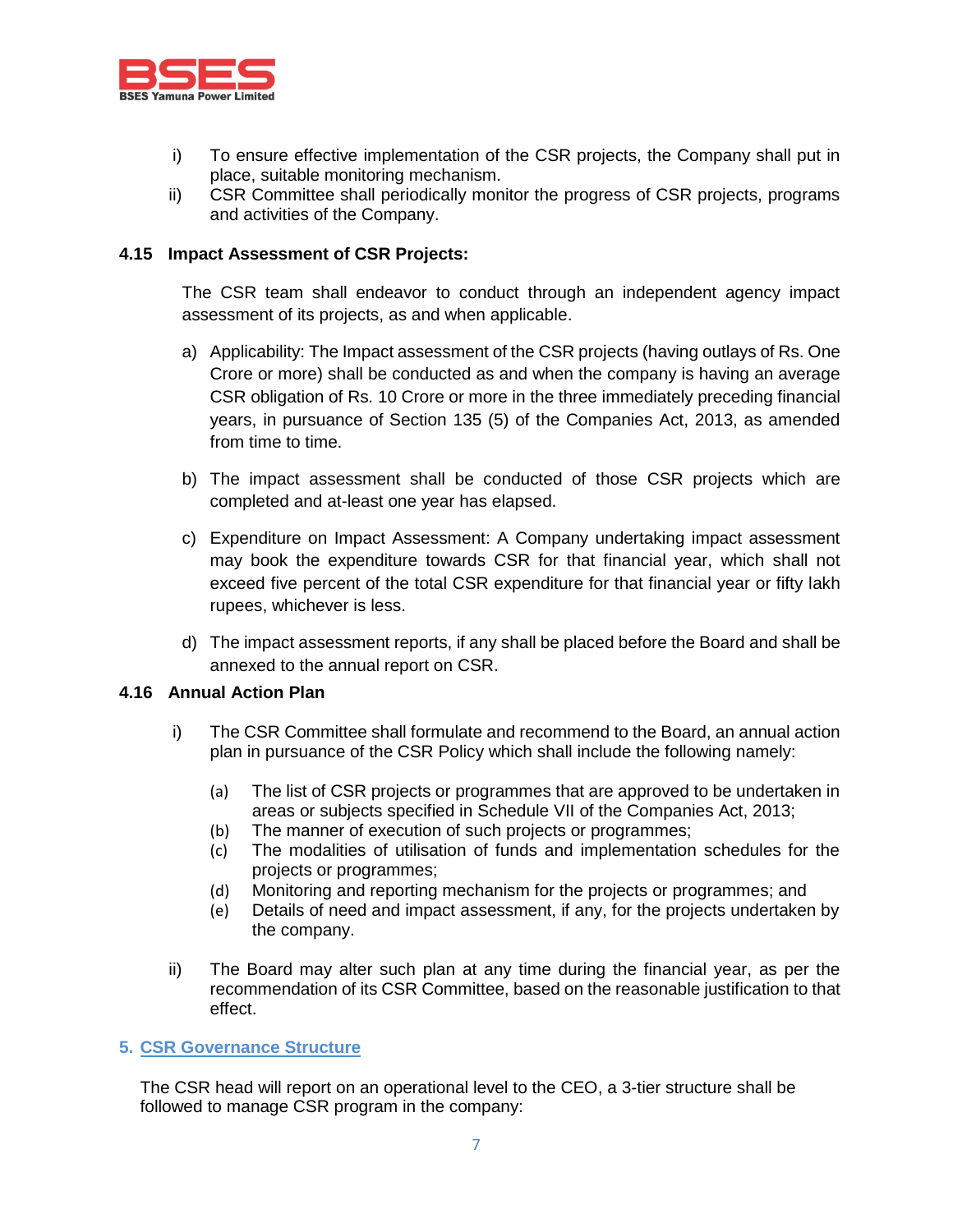



#### **5.1 CSR Committee**

CSR Committee is the apex level entity for the CSR program. This committee shall comprise of three or more Directors including at least one Independent Director as per the provisions of the Companies Act 2013. The roles and responsibilities of this committee are:

- i) To formulate and recommend to the Board, an annual action plan in pursuance of its CSR Policy including any modification thereof.
- ii) Approval of Short term and Ongoing CSR projects.
- iii) To ensure proper implementation of CSR Policy.
- iv) To review the progress of CSR Projects and its feedback on a periodical basis.
- v) To recommend any change/amendment in the CSR Policy to the Board.

The above roles and responsibilities are not exhaustive. CSR Committee also fulfill the other responsibilities as prescribed in the Companies Act, 2013 and rules made there under.

#### **5.2 CSR Head**

The CSR Head shall be selected from the Senior Management cadre. The selected person should have passion to drive the program. The roles and responsibilities of the CSR Head are:

- 5.2.1 Implementation of the CSR Policy.
- 5.2.2 Preparation of CSR Annual Action Plan.
- 5.2.3 Identification and selection of Implementing Agencies for implementation of CSR projects.
- 5.2.4 Approval of short term and ongoing CSR projects.
- 5.2.5 Utilization of the Budget approved for CSR projects. However, an approval shall be sought by the CSR Head from the CEO of the company prior to award of any order to any implementing agency.
- 5.2.6 Monitoring implementation of CSR projects.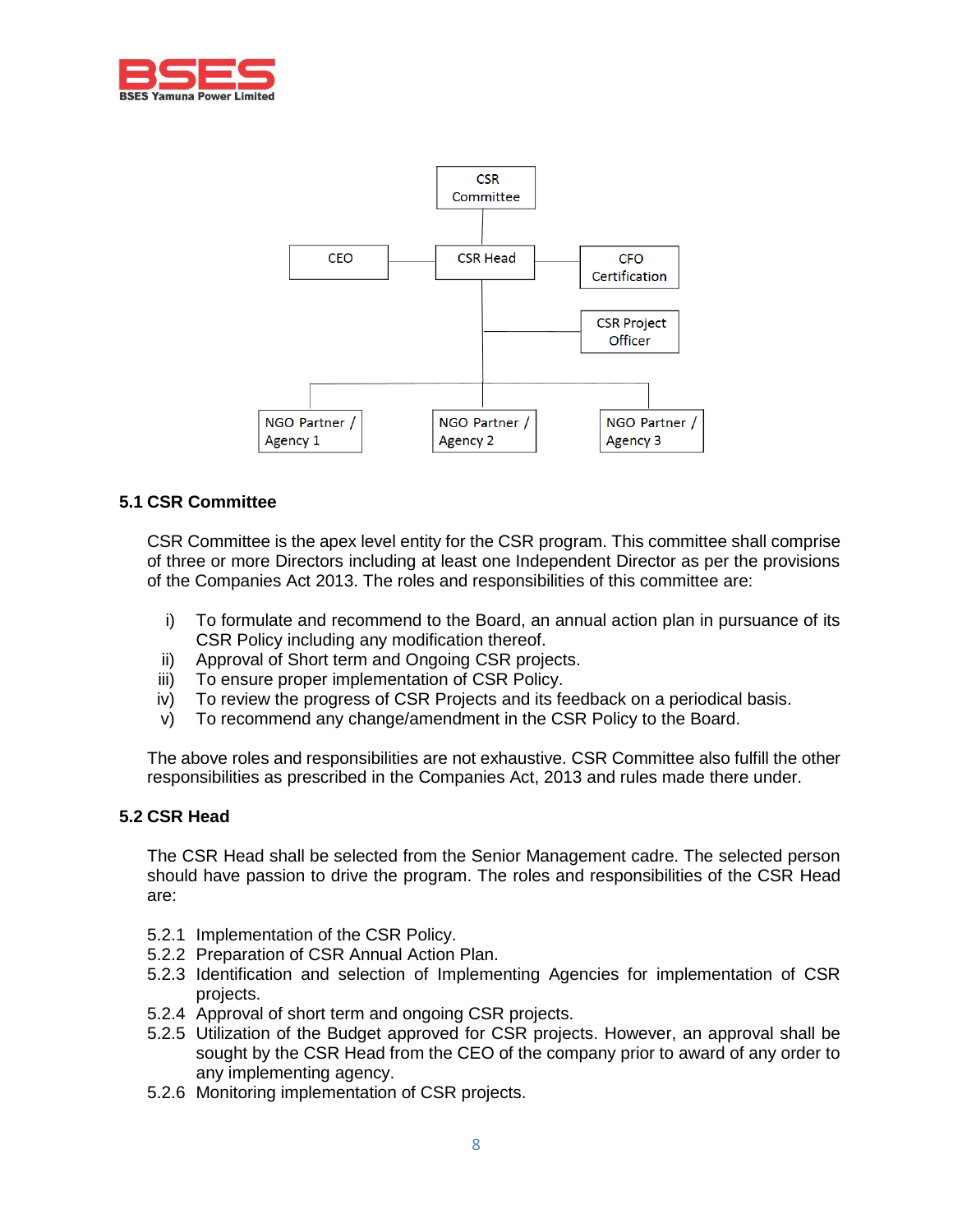

- 5.2.7 Reporting progress of the CSR projects to the CSR Committee on a periodical basis and on an operational level to the CEO.
- 5.2.8 Presentation of information to the Company Secretary for publication in the Annual Report.

# **5.3 CSR Project Officer**

- 5.3.1 The CSR Head shall be assisted by CSR Project Officer.
- 5.3.2 Supervise the implementation of the projects on a periodic basis.
- 5.3.3 Develop/ revisit a database of volunteers, their skills and areas of interest.
- 5.3.4 Develop/ revisit a database of implementing agencies.
- 5.3.5 Provide all support to the implementing agencies who is partnering the organization for CSR implementation.
- 5.3.6 Prepare monthly activity report for submission to CSR-Head.
- 5.3.7 While selecting Project Officer, preference will be given to those employees who volunteer to undertake additional responsibility of CSR because of their passion for such work.

#### **5.4 CFO Certification**

The Chief Financial Officer or the person responsible for financial management shall certify to the effect that the CSR funds so disbursed have been utilized for the purposes and in the manner as approved by the Board

#### **5.5 Reporting of CSR Activities**

BYPL shall report the applicable compliances of its CSR activities as per the provisions of the Companies Act, 2013 and rules made there under, amended from time to time.

#### **6. Criterion for identifying Implementing Agencies**

Implementing agencies to execute the CSR projects shall be selected by the CSR Head using the following criteria:

- i) The Implementing Agency should be registered as:
	- a) A company established under section 8 of the Act, or a registered public trust or a registered society, registered under section 12A and 80 G of the Income Tax Act, 1961, established by the company, either singly or along with any other company, OR
	- b) A company established under section 8 of the Act or a registered trust or a registered society, established by the Central Government or State Government; OR
	- c) Any entity established under an Act of Parliament or a State legislature; OR
	- d) A company established under section 8 of the Act, or a registered public trust or a registered society, registered under section 12A and 80G of the Income Tax Act, 1961, and having an established track record of at least three years in undertaking similar activities.